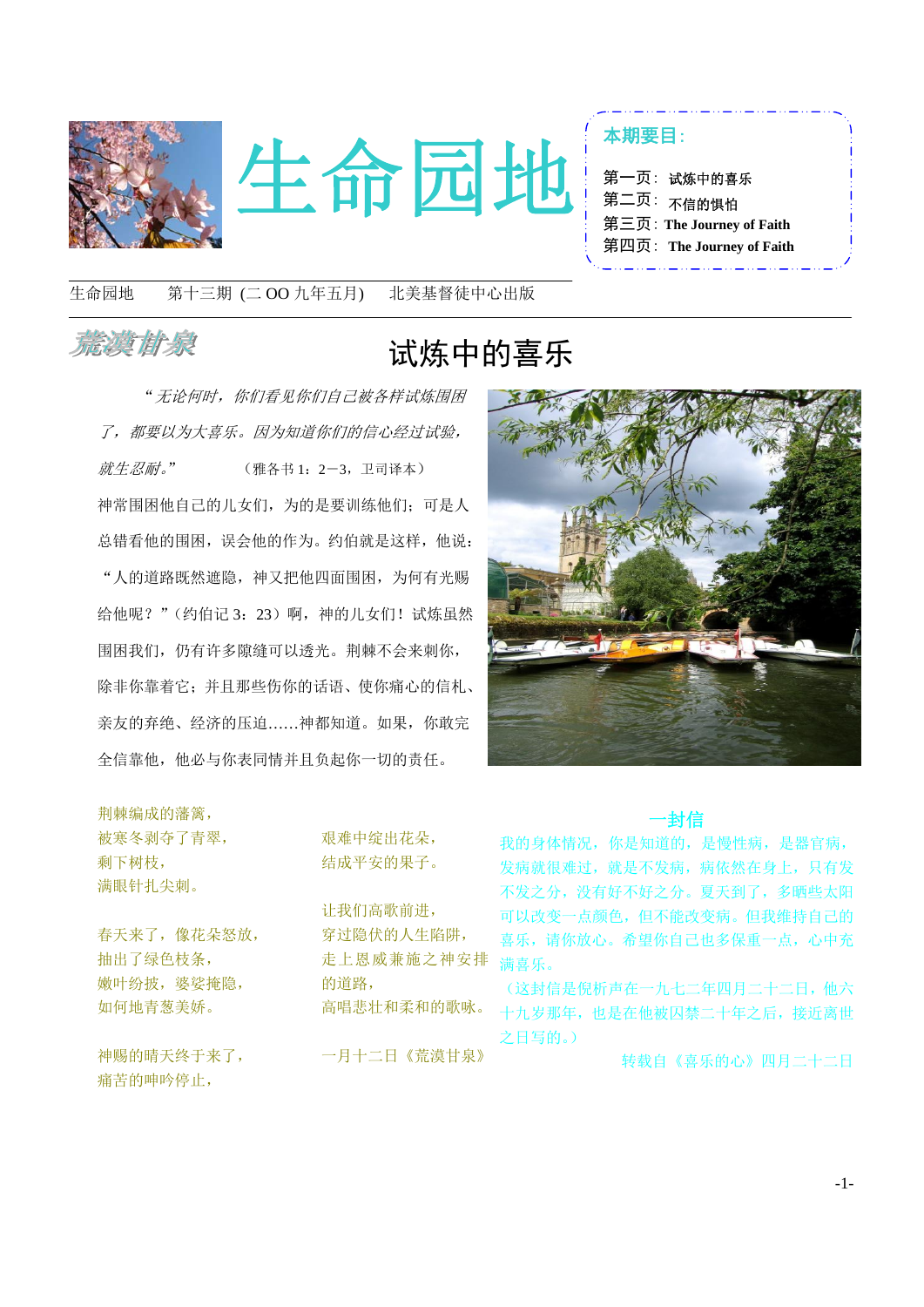

《信息》

"我要依靠他,并不惧怕。"(赛十二 2)

不信的惧怕

诗:主在前面将我带,他已划定我行程;可靠犹如他大爱,无忧无惧往前征。

你们不要太注重你们的喜乐……,或是你们的愁苦……你们不能用喜乐或愁苦,给基 督所已成就的完美工作加深什么。比方有人为我还清了债务,我却因欠债自怨自艾而愁苦, 或因债得清偿而喜乐,两方面的感情都是合乎情理的,然而对于债务已得了结这个事实, 其又有何助益呢?

亚伯拉罕在那山上已找到可以与神办交涉的地方,罗得却说:"我不能逃到山上去,恐 怕这灾祸临到我,我便死了"。不信的恶心,常把信心之地看为最可怕,和最黑暗的绝境。

主称你们为弟兄,也不以为恥;难道你们在世人面前承认他为主,就以为恥么?不要 一直在心中盘算,什么时候才好坦然承认信主这事实,请你们要马上坚决的承认,不顾一 切的去作一下,结果如何,你可以交给主。我从经验上知道,只要大胆公开承认自己属于 基督,已经得胜过半了。我可以按我的认识来告诉你们,如果一个人靠着主的力量,受引 导在同伴和朋友面前宣告说,我是属于基督的,我必须为他而活,这一个人就不会感觉痛 苦,像那些有心事奉主,而又畏首畏尾,不敢承认主的人一样。

我不知用什么话比"应当一无挂虑",更能安定我们的心。我不晓得有多少次发现果然 是"一无"的。

出于缺乏信心之谨慎,是无补于实际的;它只能让仇敌乘机逞强来攻击我们。

不管存心多好,但若以不信之心,来作信心之工,结果就只有失败,而无任何成功之 可言。神的儿女在信心道路上,遇着难处的时候,若倚赖不信者的护庇,而不投靠神的帮 助, 就必定远远的深入歧途。

人心稍微出现不信的阴影,撒但就会乘虚而入,且得以大张威势。

不信恶心一旦见诸行动,唯一结果就是烦恼与悲伤。

心中若还留下任何一点的叹息,没有向恩典的神倾吐,或是仍残存一点的不信,这就 是肉体的活动,也是仇敌的工作。我们可能有时会灰心(这种情形必定已经缺乏信心),但 是若把这些事都带到神面前,最后必要平安的过去。

人若说有信心,却先为着未来的艰难而挂虑,这样的信,当然经不起神所看为好而安 排给我们的难处。

心灵受压或灰心丧气,还不算是罪的本身,但什么时候不信靠神,罪就进来了。 我必不惧怕,因为主是活的,他的名是耶稣!

转载自《基督是我们的满足》

香港教会书室出版



-2-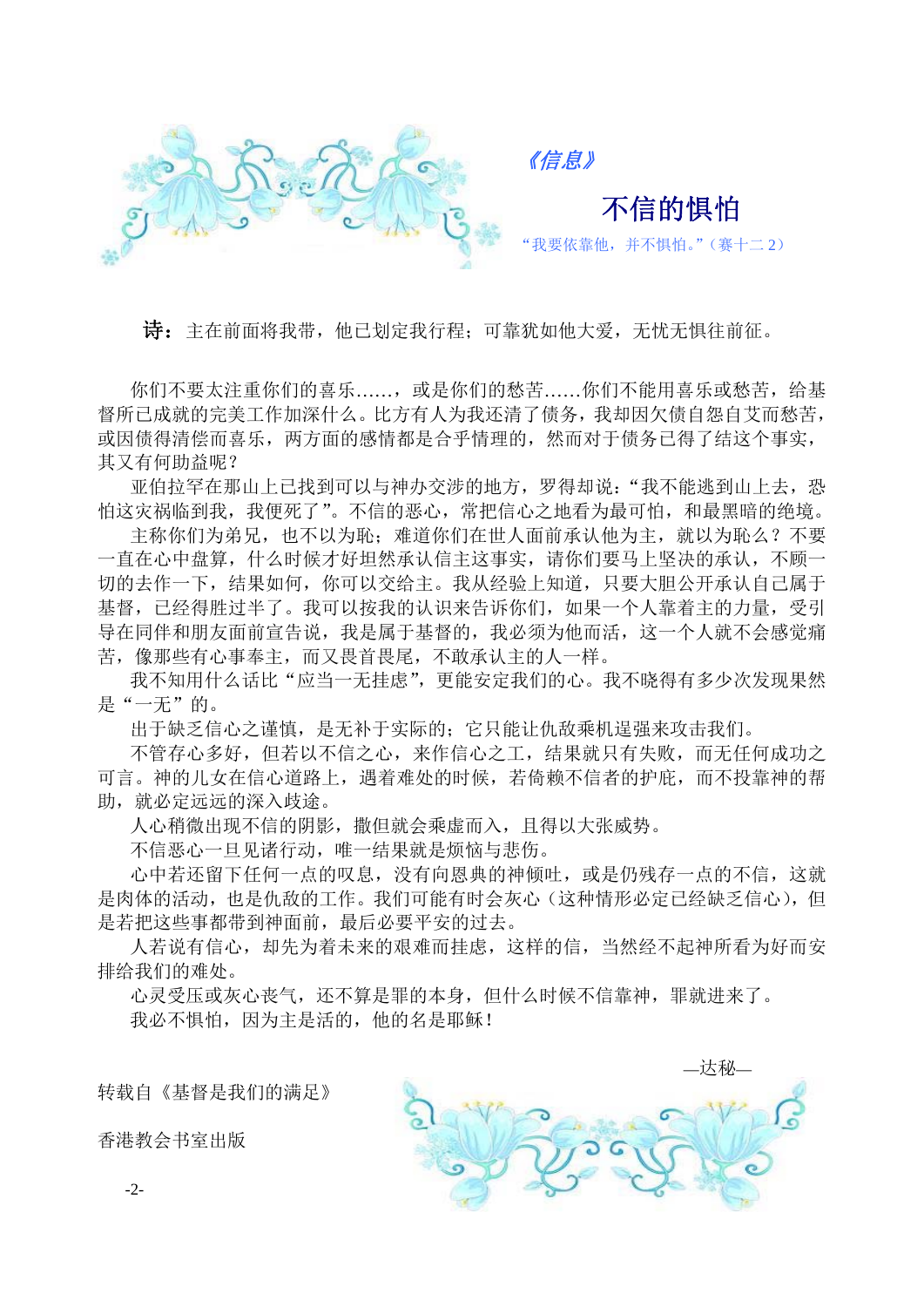#### **The Journey of Faith**

A Fresh Look into the Book of James

Scripture Verses: James 1:1-5 (All verses quoted are in ASV)

We are having a fresh visit to the book of James. My prayer was for the Lord to unload me of all my preconceived notions of what I thought I knew and that I would not come to this book wearing 'colored glasses' that will shade everything I see. When you wear colored glasses, what you see is not really what it actually is. This is because there have been more comments heaped upon the book of James than any other book in the New Testament. Most of them unfortunately are unfavorable, beginning with Martin Luther's, and I am afraid that even up to today, we are still very much influenced by him.

The most troubling point in this book to many Christians is the portion of *'faith without works is dead'* (James 2:20 KJV) and' *by works was faith made perfect'* (James 2:22). It troubled Martin Luther almost 500 years ago and it is still troubling Christians today. Although the Lord has since opened His Word more to us, I am afraid that I may still be affected and colored by the comments I have heard in the past. So when I came to this book this time, I prayed that it would really be a fresh visit. In fact, every time when we come to the Word of God, we must ask the Lord to give us an open heart as well as an open mind so that the Holy Spirit will have the opportunity to speak to us afresh and that we will not be influenced by the past.

The first point I want to share is *What Should Be Our Attitude When Coming to the Book of James*

James 1: 1 begins with, *'James, a servant of God and of the Lord Jesus Christ, to the twelve tribes which are of the Dispersion, greeting'.* Here James has introduced himself as a servant (or in Greek, a slave) of God and of the Lord Jesus Christ when he wrote this epistle approximately between 40-50 A.D., during the time of the Roman Empire. In those days, there were Roman citizens and there were slaves and only citizens had civil rights while slaves had none. We do not quite appreciate this today because slavery was abolished over a century and a half ago in the US and we all have civil rights now. However, it was not so during those times. Roman citizens (that is free men) had civil rights and slaves had none meant that slaves did not have the right to express their own opinions. This is really important. A slave was a property, a possession, of his owner and as such, did not possess the right to express his own opinions. If he had any, he had to keep it to himself. James' acknowledgment of himself as a slave of God and of Jesus Christ meant that God and the Lord Jesus was his Master. So, before his Master, he had nothing of his own opinions to express. By ascribing this title to himself he implied that what he wrote was not from him but was the expression of the wishes of the Master. These opening words made it very clear that he was only expressing what God wanted him to. So when we come to this book, we must be careful how we talk about it. We must see whose words these actually were. I was very much touched that we must be careful what we say about this book.

This book was written as a greeting to the 12 tribes in the Dispersion. You may ask what has this got to do with us if it was written to the 12 tribes that were dispersed? In Greek and the word 'tribe' means 'a sprout'. A sprout comes from a seed that has been put into the ground, and with the warmth and moisture in the ground, something comes out of it in due time because there is life in the seed. Furthermore, the word 'dispersion' means to scatter by sowing. It is not a random act of strewing some inanimate objects on the ground but it is the sowing of seeds with life so that they may sprout. Remember, this was not James' own description of those fellow Jews who were scattered.

James 1: 1 continues with '… to the twelve tribes which are of the Dispersion, greeting'. In other versions, the word 'greeting' has also been translated 'rejoice'. In Greek, the word 'greeting' means 'that may you have joy'. To put it in another way, it can be read, 'James, the slave of God and of Jesus Christ, to the 12 tribes that were scattered, rejoice (or that you may have joy)'. Such an opening word of this book surely must come from God and not from James, a slave. In James 1:21 he mentions the need to put away 'all filthiness and overflowing of wickedness', and 'receive with meekness the implanted Word, which is able to save your souls', this meant that the Word in you will sprout as implied by the use of the adjective 'implanted'. When the Lord Jesus was on the earth, He gave the 'Parable of the Sower' which was recorded in Matthew 13 and Mark 4. There He said the seed sown is the Word. What is scattered that can sprout is the Word. It was not only to the 12 tribes in the Dispersion at that time, but it also to us today that we have been scattered with the Seed of Life in us so that the Word in us can sprout.

> P.T.O -3-